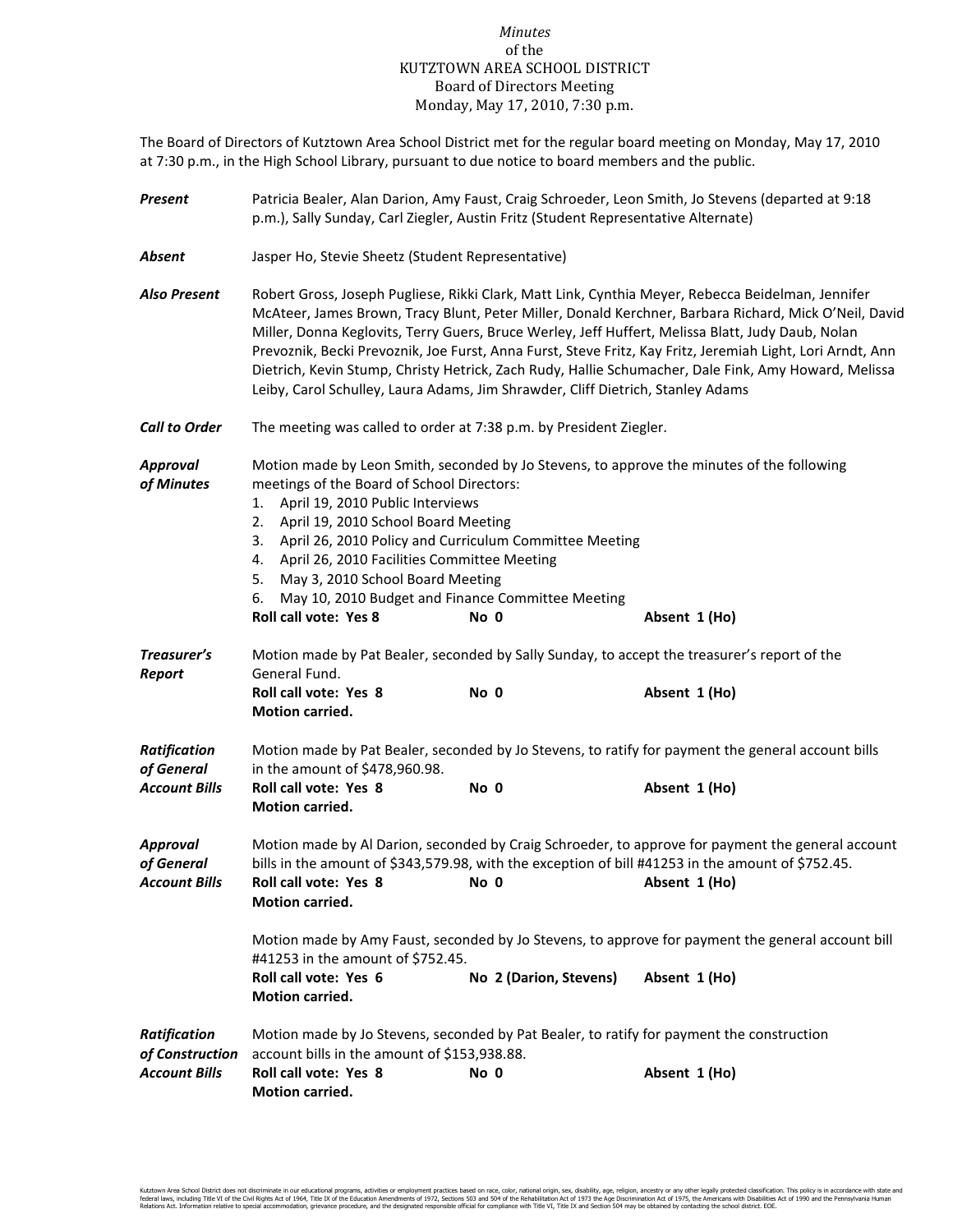| <b>KASD Board of Directors Meeting Minutes</b><br>May 17, 2010 |                                                                                                                                                                                                                                                                                                                                                                                                                                                                                                                                                                                                                        |                                                                                                                                                                                                                                     |                                                |                                                                                                                                                                                                                                                                                                                                                                                                     |  |  |  |  |
|----------------------------------------------------------------|------------------------------------------------------------------------------------------------------------------------------------------------------------------------------------------------------------------------------------------------------------------------------------------------------------------------------------------------------------------------------------------------------------------------------------------------------------------------------------------------------------------------------------------------------------------------------------------------------------------------|-------------------------------------------------------------------------------------------------------------------------------------------------------------------------------------------------------------------------------------|------------------------------------------------|-----------------------------------------------------------------------------------------------------------------------------------------------------------------------------------------------------------------------------------------------------------------------------------------------------------------------------------------------------------------------------------------------------|--|--|--|--|
| Page 2 of 4                                                    |                                                                                                                                                                                                                                                                                                                                                                                                                                                                                                                                                                                                                        |                                                                                                                                                                                                                                     |                                                |                                                                                                                                                                                                                                                                                                                                                                                                     |  |  |  |  |
| <b>Approval</b>                                                | Motion made by Pat Bealer, seconded by Jo Stevens, to approve for payment the construction<br>account bills in the amount of \$10,337.52.                                                                                                                                                                                                                                                                                                                                                                                                                                                                              |                                                                                                                                                                                                                                     |                                                |                                                                                                                                                                                                                                                                                                                                                                                                     |  |  |  |  |
| of Construction<br><b>Account Bills</b>                        | Roll call vote: Yes 8                                                                                                                                                                                                                                                                                                                                                                                                                                                                                                                                                                                                  |                                                                                                                                                                                                                                     | No 0                                           | Absent 1 (Ho)                                                                                                                                                                                                                                                                                                                                                                                       |  |  |  |  |
|                                                                | Motion carried.                                                                                                                                                                                                                                                                                                                                                                                                                                                                                                                                                                                                        |                                                                                                                                                                                                                                     |                                                |                                                                                                                                                                                                                                                                                                                                                                                                     |  |  |  |  |
| Supt's<br>Report                                               | Mr. Gross turned the report over to Mrs. Blunt, principal at Kutztown Elementary School, to introduce<br>Mrs. Reasoner from Kutztown University to present the Leadershape program. Leadershape is a<br>leadership development program between Kutztown University and Kutztown Elementary School,<br>geared towards elementary school children and piloted this year with the $5th$ grade class at Kutztown<br>Elementary School. The program encourages students to take on responsibilities and helps students<br>make a difference in their schools and communities.                                               |                                                                                                                                                                                                                                     |                                                |                                                                                                                                                                                                                                                                                                                                                                                                     |  |  |  |  |
|                                                                | Mr. Gross congratulated the FFA and Leo Club for their successful Community Day last weekend.                                                                                                                                                                                                                                                                                                                                                                                                                                                                                                                          |                                                                                                                                                                                                                                     |                                                |                                                                                                                                                                                                                                                                                                                                                                                                     |  |  |  |  |
|                                                                | Mr. Gross congratulated the softball team and baseball team who will be competing in Districts.                                                                                                                                                                                                                                                                                                                                                                                                                                                                                                                        |                                                                                                                                                                                                                                     |                                                |                                                                                                                                                                                                                                                                                                                                                                                                     |  |  |  |  |
| <b>Committee</b><br><b>Reports</b>                             | Mrs. Bealer reported the June 2010 earned income tax projections note a 1.2% decrease<br>EIT<br>from June 2009 and project a June 2011 earned income tax decrease from June 2010.<br>Pat Bealer                                                                                                                                                                                                                                                                                                                                                                                                                        |                                                                                                                                                                                                                                     |                                                |                                                                                                                                                                                                                                                                                                                                                                                                     |  |  |  |  |
|                                                                | <b>BCTC</b><br>Mr. Schroeder reported the JOC approved a new business manager, effective May 24,<br>Craig Schroeder 2010.                                                                                                                                                                                                                                                                                                                                                                                                                                                                                              |                                                                                                                                                                                                                                     |                                                |                                                                                                                                                                                                                                                                                                                                                                                                     |  |  |  |  |
|                                                                | ECC<br>Amy Faust                                                                                                                                                                                                                                                                                                                                                                                                                                                                                                                                                                                                       | Mrs. Faust reported the committee discussed fees for facilities use and a possible<br>payment restructuring. The committee also discussed activities fees, and is not<br>recommending implementation for the 2010-2011 school year. |                                                |                                                                                                                                                                                                                                                                                                                                                                                                     |  |  |  |  |
|                                                                | <b>BCIU</b><br>Carl Ziegler                                                                                                                                                                                                                                                                                                                                                                                                                                                                                                                                                                                            |                                                                                                                                                                                                                                     |                                                | President Ziegler reported the Intermediate Unite consummated the acquisition of property<br>on Route 61 to utilize as a transportation hub for school buses.                                                                                                                                                                                                                                       |  |  |  |  |
|                                                                | <b>PSBA</b><br>Pat Bealer                                                                                                                                                                                                                                                                                                                                                                                                                                                                                                                                                                                              |                                                                                                                                                                                                                                     | titled as "Welcome Home Vietnam Veterans Day". | Mrs. Bealer reported Pennsylvania revenues are currently down. March 31 became                                                                                                                                                                                                                                                                                                                      |  |  |  |  |
| <b>Personnel</b>                                               | 1.<br>2.                                                                                                                                                                                                                                                                                                                                                                                                                                                                                                                                                                                                               | hockey coach, effective May 17, 2010.                                                                                                                                                                                               |                                                | Motion made by Pat Bealer, seconded by Sally Sunday, to approve the following personnel items:<br>The acceptance, with regret, of the resignation of Joseph P. Pugliese as Business Administrator and<br>School Board Treasurer, due to retirement, effective no later than November 1, 2010.<br>The acceptance, with regret, of the resignation of Denise L. Keim as assistant middle school field |  |  |  |  |
|                                                                | The acceptance, with regret, of the resignation of Carey R. Green as a summer<br>3.<br>custodial/maintenance employee for 2010, effective May 18, 2010.<br>The acceptance, with regret, of the resignation of Richard W. Kline Jr. as high school golf coach,<br>4.                                                                                                                                                                                                                                                                                                                                                    |                                                                                                                                                                                                                                     |                                                |                                                                                                                                                                                                                                                                                                                                                                                                     |  |  |  |  |
|                                                                | effective May 17, 2010.<br>The approval of Zachary N. Rudy as a high school technology education teacher, effective August<br>5.                                                                                                                                                                                                                                                                                                                                                                                                                                                                                       |                                                                                                                                                                                                                                     |                                                |                                                                                                                                                                                                                                                                                                                                                                                                     |  |  |  |  |
|                                                                | 23, 2010, at the rate per Bachelor's, Step 1, non-tenured, per the KATA/KASD contract.<br>The approval of the continuation of Monica Mancini as a long-term substitute teacher for middle<br>6.<br>school language arts, effective August 23, 2010 through the end of the first semester of the 2010-<br>2011 school year, at the continued long-term substitute rate of \$100 per day for days 1-20, \$110<br>per day for days 21-45, and the remainder at Bachelor's, Step 1, non-tenured, per the KATA/KASD<br>contract. (Ms. Mancini is currently in this position for the second semester of the 2009-2010 school |                                                                                                                                                                                                                                     |                                                |                                                                                                                                                                                                                                                                                                                                                                                                     |  |  |  |  |
|                                                                | year.)<br>7. The approval of the following high school summer school teachers, effective June 17, 2010 through<br>July 29, 2010 (Monday-Thursday) for 24 days total at the then current curriculum rate:<br><b>Mathematics</b><br>Jesse W. Whitehouse<br>Kourtney A. Buck<br>Science<br>Thomas A. Sally<br>Social Studies<br>Placeholder<br>Language Arts                                                                                                                                                                                                                                                              |                                                                                                                                                                                                                                     |                                                |                                                                                                                                                                                                                                                                                                                                                                                                     |  |  |  |  |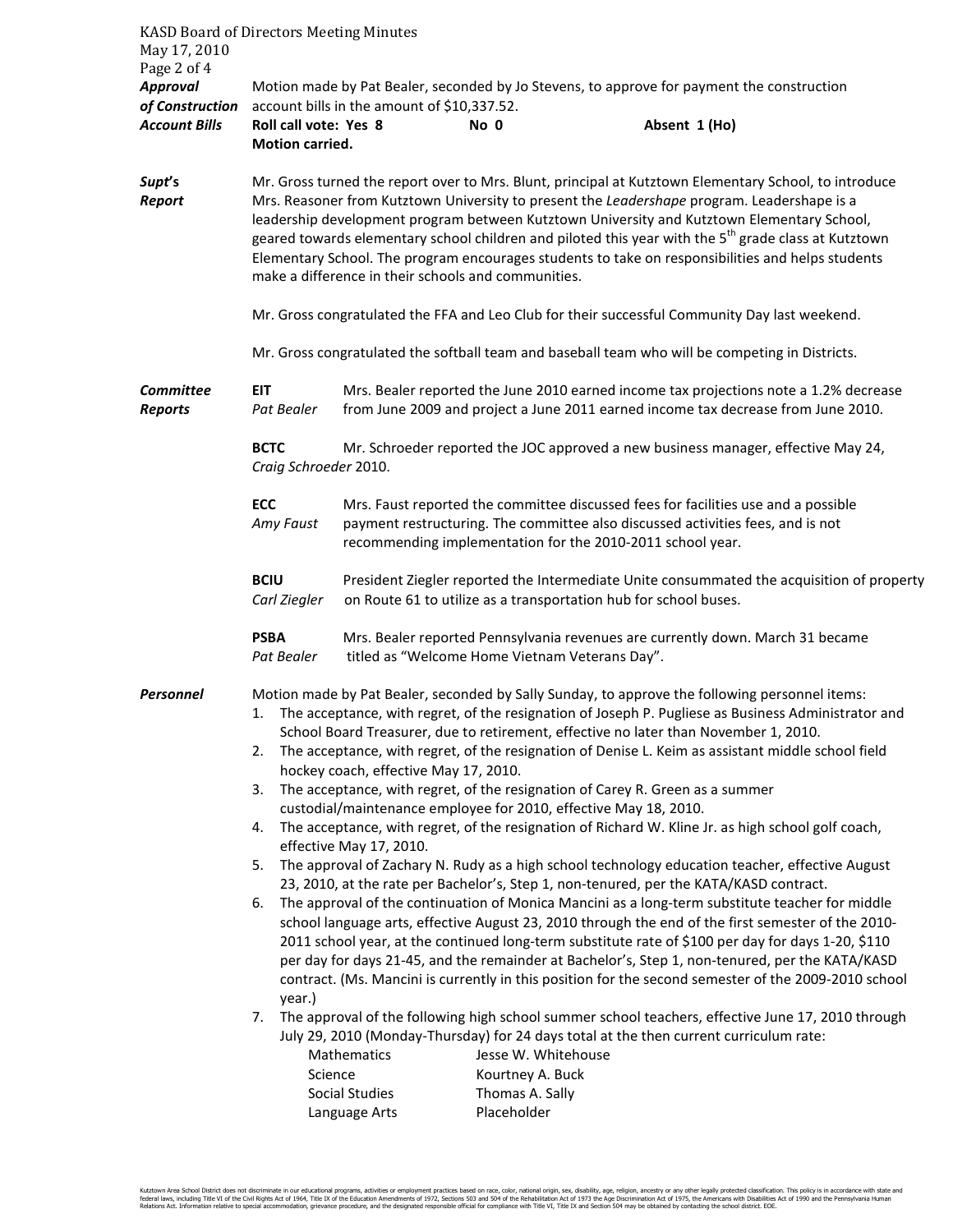KASD Board of Directors Meeting Minutes May 17, 2010 Page 3 of 4

> 8. The approval of the following 2010 Extended School Year (ESY) program personnel, effective June 21-July 29, 2010 at their then current hourly/curriculum rate:

| Judith M. Blosser            | Nurse Aide          |               |  |  |  |  |
|------------------------------|---------------------|---------------|--|--|--|--|
| Carol J. Fairchild           | Nurse Aide          |               |  |  |  |  |
| Brenda K. Loeb               | <b>School Nurse</b> |               |  |  |  |  |
| <b>Roll call vote: Yes 8</b> | No 0                | Absent 1 (Ho) |  |  |  |  |
| <b>Motion carried.</b>       |                     |               |  |  |  |  |

Motion made by Al Darion, seconded by Amy Faust, to approve Christy L. Hetrick as a high school mathematics teacher, effective August 23, 2010, at the rate per Bachelor's +12, Step 3, non-tenured, per the KATA/KASD contract.

| <b>Roll call vote: Yes 7</b> | No 1 (Faust) | Absent 1 (Ho) |
|------------------------------|--------------|---------------|
| <b>Motion carried.</b>       |              |               |

## *All Personnel were Approved Pending the District's Receipt of All Mandated Credentials*

*Student Vacation* Motion made by Amy Faust, seconded by Jo Stevens, to approve the following student vacation *Requests* requests: 1. The approval to grant student #105068 permission for a seven (7) day absence from June 7-15, 2010. This will result in the student exceeding excused vacation/educational trip time by two (2) days. 2. The approval to grant students #104236, 105059, and 104483 permission for a seven (7) day absence from June 7-15, 2010. This will result in the student exceeding excused vacation/educational trip time by two (2) days. **Roll call vote: Yes 8 No 0 Absent 1 (Ho) Motion carried.**  *Real Estate Tax* Motion made by Leon Smith, seconded by Pat Bealer, to approve an exemption from real estate taxes *Exemption*for property PIN#45-5456-00-10-0329-T11, per the attached Disabled Veterans Real Property Tax Exemption Certification. Roll call vote: Yes 8 No 0 Absent 1 (Ho)  **Motion carried.**  *Addendum to* Motion made by Amy Faust, seconded by Jo Stevens, to approve the attached Addendum to the *Transportation* Eshelman Contracted Student Transportation Contract setting forth the negotiated price for mileage *Contract* exceeding 50 miles on a one-way bus run for the 2010-2011 school year at \$2.00 per mile. In addition, the total fixed fee for the 2009-2010 fiscal year is set at \$47,000 irrespective of the number of bus runs over 50 miles for the fiscal year. **Roll call vote: Yes 8 No 0 Absent 1 (Ho) Motion carried.**  *HS Compressor* Motion made by Leon Smith, seconded by Sally Sunday, to award the needed high school compressor *Replacement* replacement bid with extended warranty to H.T. Lyons for an estimated cost of \$14,350. Roll call vote: Yes 7 No 0 Absent 1 (Ho, Stevens)  **Motion carried.**  *Public Comment* Steve Fritz stated his concern on the possible high school mathematics teacher position being cut. Kevin Stump expressed questions and concerns on a zero percent property tax millage increase and how it will allow the District to carry out its mission statement. Hallie Schumacher requested clarification and expressed her concern on the cut to the Driver's Education course. Tom Fautt requested clarification on a list of items developed by the Taxpayers Watch Group for the Kutztown Area School District on the 2010-2011 tentative budget.